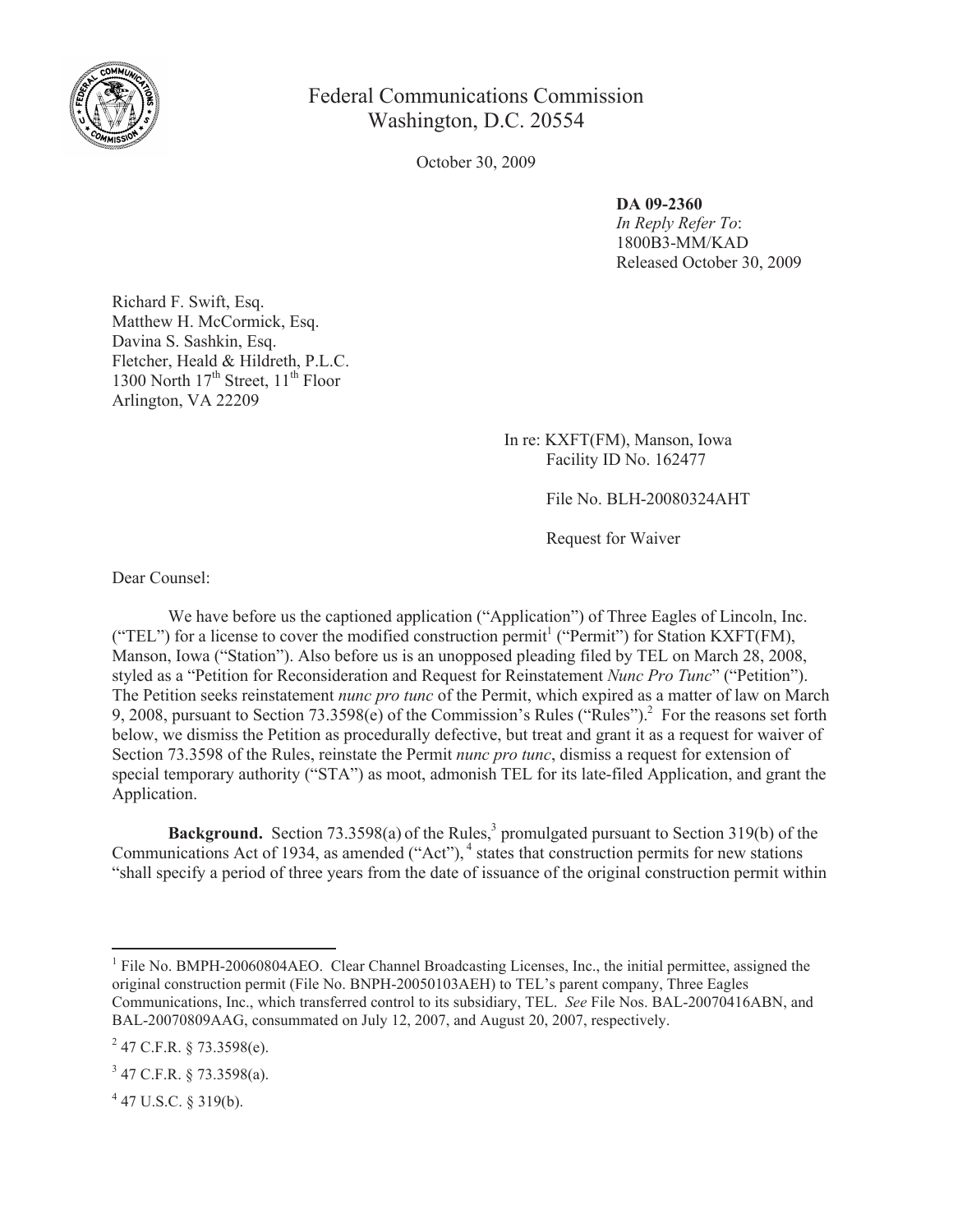which construction shall be completed and application for license filed."<sup>5</sup> In addition, Section 73.3598(e) of the Rules provides that "[a]ny construction permit for which construction has not been completed and for which an application for license has not been filed, shall be automatically forfeited upon expiration without any further affirmative cancellation by the Commission."<sup>6</sup>

TEL's Permit, granted on March 9, 2005, was to expire on March 9, 2008.<sup>7</sup> By its own admission, TEL inadvertently failed to timely file a covering license application prior to the Permit's expiration. Accordingly, on March 9, 2008, the Permit automatically expired under Section 73.3598(e) of the Rules.<sup>8</sup>

On March 24, 2008, TEL filed the Application,<sup>9</sup> and on March 28, 2008, filed the instant Petition. In its Petition, TEL states that it completed construction of the facilities for the Station on November 23, 2007, and began operating under automatic program test authority pursuant to Section 73.1620(a)(1) of the Rules.<sup>10</sup> TEL requests that the Commission reconsider its "dismissal" of the Permit<sup>11</sup> and reinstate the Permit *nunc pro tunc* pursuant to waiver of Sections 73.3598(a) and (e) of the Rules.<sup>12</sup> TEL argues that the Commission has granted license applications filed after the permit expiration date in several instances, when permittees such as TEL have demonstrated timely construction in accordance with the permit's terms.<sup>13</sup> It also argues that a waiver is warranted in this instance because forfeiture of the KXFT(FM) construction permit will deprive the community of Manson, Iowa, of its sole local aural transmission service.

**Discussion**. *Procedural Issue.* As an initial matter, we conclude that TEL incorrectly styled its pleading as a Petition for Reconsideration. Section 1.106(a)(1) of the Rules is clear that, with one noted exception, the Commission or delegated authority will only entertain petitions requesting reconsideration

 $847$  C.F.R. § 73.3598(e).

 $12 \, Id$ 

<sup>5</sup> *See* 47 C.F.R. § 73.3598(a), revised in *1998 Biennial Regulatory Review – Streamlining of Mass Media Applications, Rules, and Processes*, Report and Order, 13 FCC Rcd 23056, 23089-94 (1998) ("*Streamlining Order*"), *recon. granted in part and denied in part,* Memorandum Opinion and Order, 14 FCC Rcd 17525 (1999).

 $647$  C.F.R. § 73.3598(e).

<sup>&</sup>lt;sup>7</sup> See File No. BNPH-20050103AEH. The Commission granted a minor modification of the construction permit on August 29, 2006, noting in the modified permit that the grant would have no effect on the March  $9<sup>th</sup>$  expiration date. *See* File No. BMPH-20060804AEO.

<sup>&</sup>lt;sup>9</sup> File No. BLH-20080324AHT. TEL concurrently filed an STA request to operate the Station in accordance with the terms and conditions of its expired construction permit. *See* File No. BLSTA-20080324AHP. The Bureau granted the request on May 7, 2008, with an expiration date of November 7, 2008. TEL filed for an extension of the STA on November 6, 2008, which remains pending. *See* File No. BELSTA-20081106ADE. In light of our actions herein, we will dismiss the STA extension request.

<sup>&</sup>lt;sup>10</sup> 47 C.F.R. § 73.1620(a)(1). TEL did not provide the program test notification required by Section 73.1620(a)(1).

 $11$  Petition at 1.

<sup>13</sup> Petition at 2 (citing *Clear Channel Broadcast Licenses, Inc*., Letter, 21 FCC Rcd 8677, 8680-81 (MB 2006) ("*Clear Channel*") (waiving Section 73.3598(e) of the Rules and accepting WKRH(FM)'s license application based, in part, on the fact that the facility was fully constructed by the permit's expiration date) , *recon. denied,* Letter, 23 FCC Rcd 4526 (MB 2008).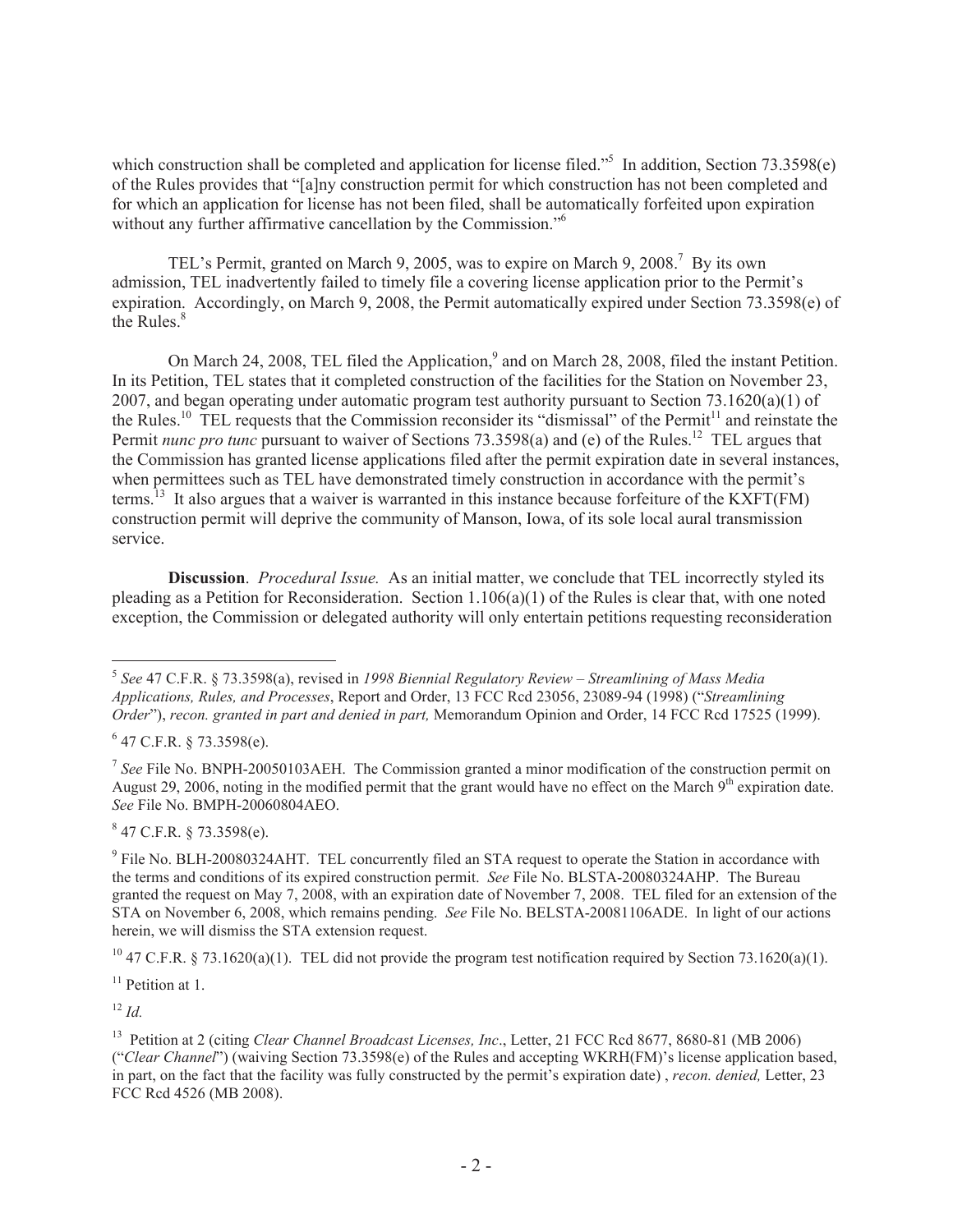of a final action.<sup>14</sup> Here, TEL asks us to reconsider our "dismissal" of the Permit.<sup>15</sup> However, the Commission did not "dismiss" the Permit or take any other affirmative action in this case; the Permit simply expired automatically as a matter of law pursuant to Section 73.3598(e) of the Rules.<sup>16</sup> Accordingly, we will dismiss the Petition and instead treat it as a request for waiver of Section 73.3598(e) of the Rules.

*Request for Waiver.* TEL requests reinstatement *nunc pro tunc* of the Permit pursuant to waiver of Sections 73.3598(a) and (e) of the Rules. As discussed above, the Permit expired as a matter of law on March 9, 2008, pursuant to Section 73.3598(e) of the Rules. A waiver of that Rule would allow us to reinstate the Permit and consider the Application. The Commission has authority to issue waivers for good cause when enforcing a rule fails to serve the public interest. <sup>17</sup> Long-standing precedent establishes that unintended consequences of a Rule are a significant factor favoring a Rule waiver.<sup>18</sup> Furthermore, automatic forfeiture of the authorization of an operating station is a severe penalty which the Commission has been reluctant to impose absent an egregious violation of its Rules.<sup>19</sup>

As noted by TEL, the Commission has, in several instances, granted license applications filed after the permit expiration date, provided that the permittee has conclusively demonstrated timely construction in accordance with the terms of the permit.<sup>20</sup> Here, TEL states that it was operating the Station pursuant to program test authority as of November 23, 2007, "well in advance" of the Permit's March 9, 2008, expiration date, and that its failure to timely file the Application was inadvertent.<sup>21</sup> In support of this assertion, TEL submits an affidavit from Robert E. Cook, Technical Director of TEL, who states that the facilities for KXFT were completed in accordance with the terms of the modified construction permit prior to November 23, 2007.<sup>22</sup> It also provides copies of KXFT's Transmitter Maintenance Log, dated November 15, 2007, to December 17, 2008, Program Logs dated November 23rd, 24<sup>th</sup> and 30<sup>th</sup>, and KXFT's electric bills, dated November 12, 2007, and January 28, 2008. KXFT's transmitter maintenance log demonstrates that in mid-November of 2008, station employee Ronald Schacht conducted final rounds of technical testing in preparation for the November 23<sup>rd</sup> on-air date. On that date, the entry states that Mr. Schacht checked the system at 5:52a.m., and the station went "on air" at 6:07a.m. The electrical billing records reflect a significant – nearly 60 times – increase in payments for

 $16$  47 C.F.R. § 73.3598(e).

<sup>17</sup> 47 C.F.R. §§ 0.201, 0.283 and § 1.3. *See also WAIT Radio v. FCC,* 418 F.2d 1153, 1156-57 (DC Cir. 1969) ("*WAIT*") (Commission may waive any provision of its rules if it determines that good cause has been shown and that grant of the waiver does not undermine the policies set forth by the rule).

<sup>18</sup> *Id.* at 1156-57.

<sup>19</sup> *See WRKH(FM), Mobile, Alabama*, Letter, 23 FCC Rcd 4526, 4529-30, n. 37 (MB 2008) (*citing WAIT*, 418 F.2d at 1156-57).

<sup>20</sup> *See, e.g*., *Clear Channel*, 21 FCC Rcd at 8680-81. As noted in *Clear Channel*, the Media Bureau has granted license applications filed after the permit expiration date in several instances. *See id.* at 8679 n.17 (noting grants of late-filed applications, including: WJUN(AM), Mexico, Pennsylvania (Construction Permit No. BP-19990727AC; License Application File No. BL-20050125ALN); WJEH(AM), Gallipolis, Ohio (Construction Permit No. BP-20010525ABL; License Application File No. BL-20041012AKQ)).

 $21$  Petition at 3.

<sup>22</sup> Petition at Exhibit A.

 $14$  47 C.F.R. § 1.106(a)(1).

<sup>&</sup>lt;sup>15</sup> Petition at 1.